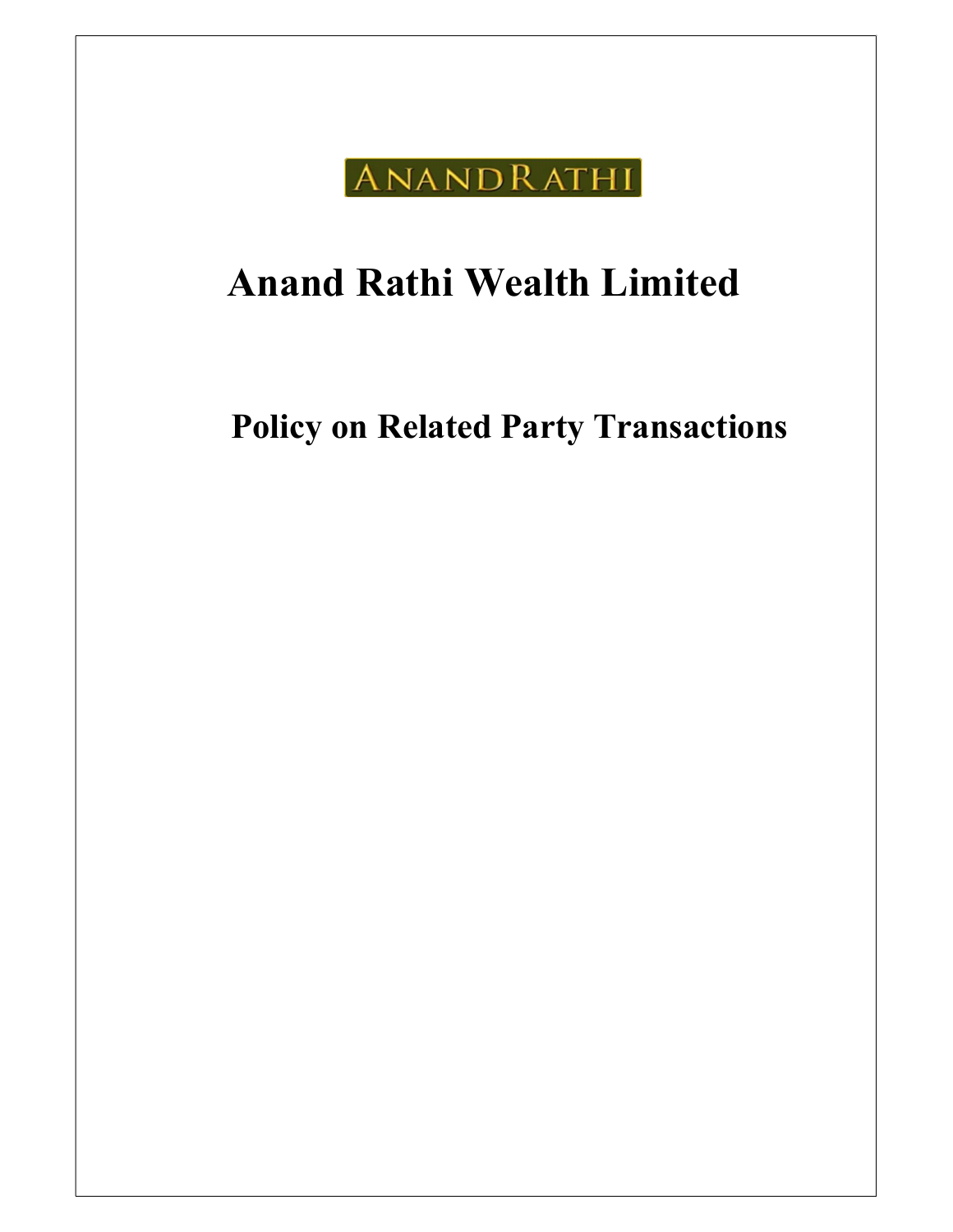## **Contents**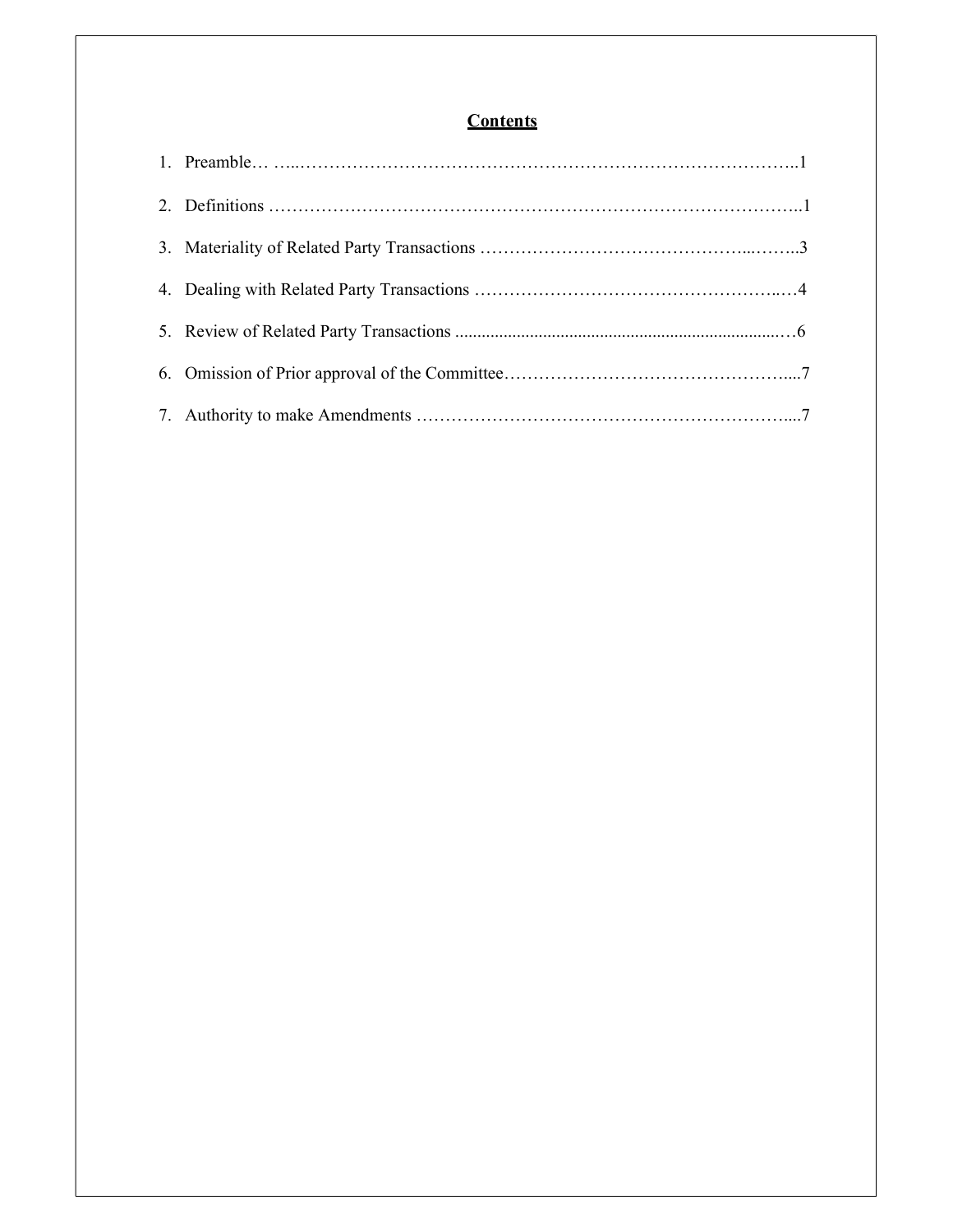#### Preamble

 This Policy is prepared in accordance with the requirements under regulation 23 of the SEBI (Listing Obligations and Disclosure Requirements) Regulations, 2015 ("Listing Regulations"), as amended from time to time, and in lines with section 188 of the Companies Act, 2013, as amended, and the rules made thereunder, which requires the Companies to have enhanced transparency and due process for approval of related party transactions.

#### **Definitions**

For the purposes of this policy:

"Audit Committee or Committee" shall mean a Committee of the Board of Directors of the Company constituted under provisions of Listing Regulations and Companies Act, 2013.

"Board" means Board of Directors of ARWL.

"Company or ARWL" shall mean Anand Rathi Wealth Limited, wherever it is referred to in the policy.

"Control" shall have the same meaning as defined in SEBI (Substantial Acquisition of Shares and Takeovers) Regulations, 2011.

"Directors" shall mean the directors of ARWL.

"Key Managerial Personnel" shall mean key managerial personnel in relation to ARWL as defined under the Companies Act, 2013, as follows:

(i) the Chief Executive Officer or the Managing Director or the Manager;

(ii) the Company Secretary;

(iii) the Whole-time Director;

(iv) the Chief Financial Officer;

"Material modification" shall mean  $\&$  include any modification to an existing Related Parry Transactions having variance of 40% of the existing limit, as sanctioned by the Audit Committee / Board / Shareholders, as the case may be.

"Ordinary Course of Business" shall mean a transaction which satisfies the following criteria:

- The Memorandum of Association of the Company covers such transaction;
- There are previous instances of the Company having carried out such transaction;
- These transactions are frequent over a period of time;
- The transaction should be in furtherance of the business objectives of the Company;
- The transactions, if not frequent, are important to the business objectives of the Company;
- Meets any other parameters / criteria as decided by the Board/Audit Committee from time to time.

"Policy" shall mean the Policy on Related Party Transactions of ARWL.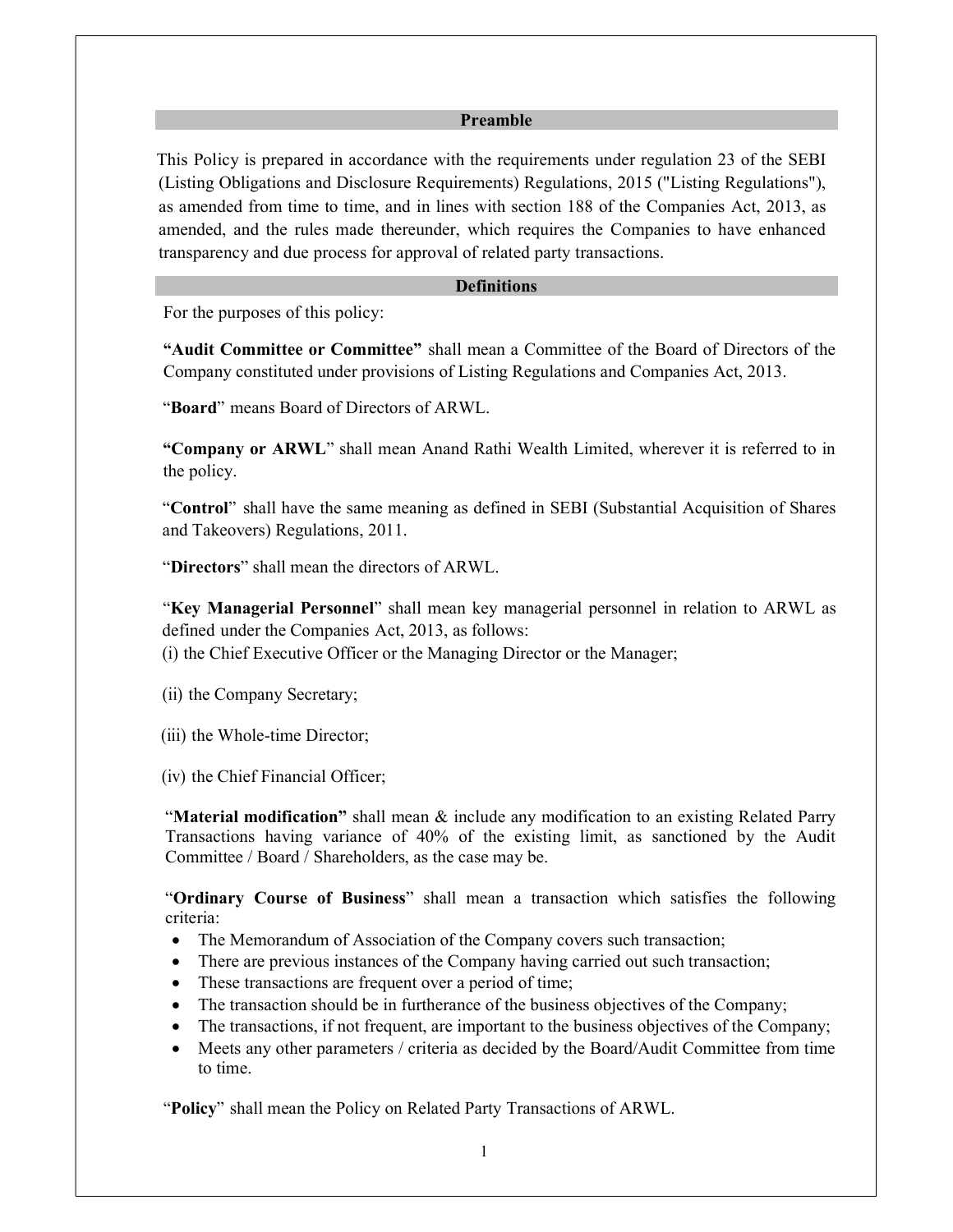"Related Party" shall mean related party as defined in Listing Regulations, as follows:

An entity shall be considered as related to the company if:

- (i) such entity is a related party under Section 2(76) of the Companies Act, 2013;or
- (ii) such entity is a related party under the applicable accounting standards.

#### Provided that:

- (a) any person or entity forming a part of the promoter or promoter group of the listed entity; or (b) any person or any entity, holding equity shares:
	- (i) of 20% or more; or
	- (ii) of 10% or more, with effect from April 1, 2023;

in the Company either directly or on a beneficial interest basis as provided under section 89 of the Companies Act, 2013, at any time, during the immediate preceding financial year; shall be deemed to be a related party.

"Related Party Transaction" shall mean a transaction involving a transfer of resources, services or obligations between:

(i) the Company or any of its subsidiaries on one hand and a related party of the Company or any of its subsidiaries on the other hand; or

(ii) the Company or any of its subsidiaries on one hand, and any other person or entity on the other hand, the purpose and effect of which is to benefit a related party of the listed entity or any of its subsidiaries, with effect from April 1, 2023

regardless of whether a price is charged and a "transaction" with a related party shall be construed to include a single transaction or a group of transactions in a contract

Provided that the following shall not be a related party transaction:

- (a) the issue of specified securities on a preferential basis, subject to compliance of the requirements under the Securities and Exchange Board of India (Issue of Capital and Disclosure Requirements) Regulations, 2018;
- (b) the following corporate actions by the Company which are uniformly applicable/offered to all shareholders in proportion to their shareholding:
	- i. payment of dividend;
	- ii. subdivision or consolidation of securities;
	- iii. issuance of securities by way of a rights issue or a bonus issue; and
	- iv. buy-back of securities.

(c) acceptance of fixed deposits by banks/Non-Banking Finance Companies at the terms uniformly applicable/offered to all shareholders/public, subject to disclosure of the same along with the disclosure of related party transactions every six months to the stock exchange(s), in the format as specified by the Board."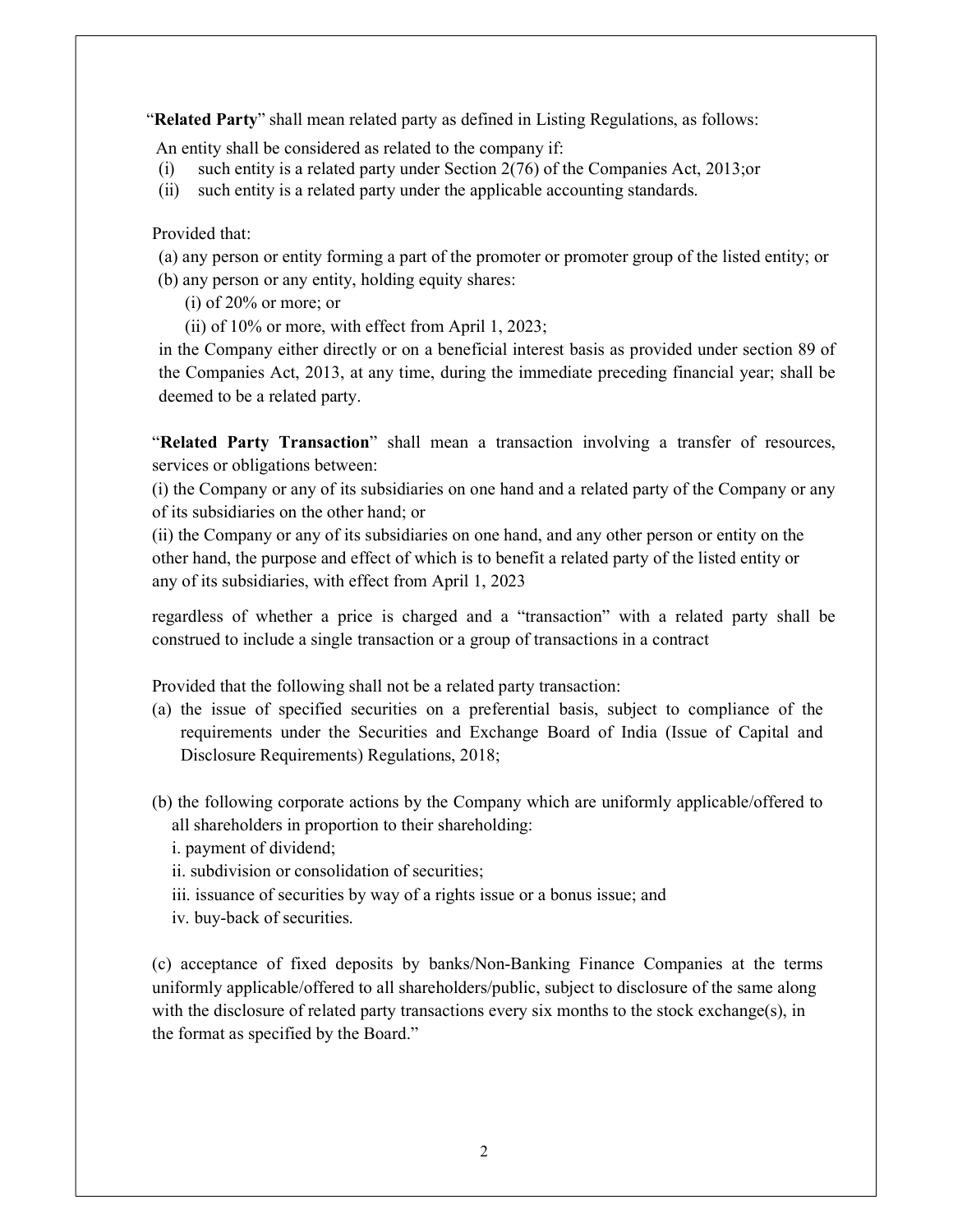"Relative" means relative as defined under the Companies Act, 2013 and includes anyone who is related to another, if—

i. They are members of a Hindu undivided family;

- ii. They are husband and wife ;or
- iii. Father (including step-father)
- iv. Mother ( including step-mother)
- v. Son ( including step-son)
- vi. Son's wife
- vii. Daughter
- viii. Daughter's husband
- ix. Brother ( including step-brother)
- x. Sister (including step-sister)

"Shareholders" shall mean the shareholders of Anand Rathi Wealth Limited.

"Special Resolution" shall mean a resolution in which the votes cast in favour of the resolution, whether on a show of hands, or electronically or on a poll, as the case may be, by members who, being entitled so to do, vote in person or by proxy or by postal ballot, are required to be not less than three times the number of the votes, if any, cast against the resolution by members so entitled and voting.

#### Materiality of Related Party Transactions

- a) Any transaction with a related party shall be considered material if the transaction / transactions to be entered into individually or taken together with previous transactions during a financial year, exceeds Rs.1000 crore or 10% of the annual consolidated turnover of the company as per the last audited financial statements of the Company, whichever is lower; or such other sum as may be prescribed under the Companies Act or SEBI Listing Regulations, as amended from time to time.
- b) Any transaction involving payments to a related party with respect to brand usage or royalty shall be considered material if the transaction to be entered into individually or taken together with previous transactions during a financial year which exceeds 5% of the annual consolidated turnover of the Company as per the last audited consolidated financial statements of the Company or such sum as may be prescribed under the Companies Act or SEBI LODR Regulations as amended from time to time.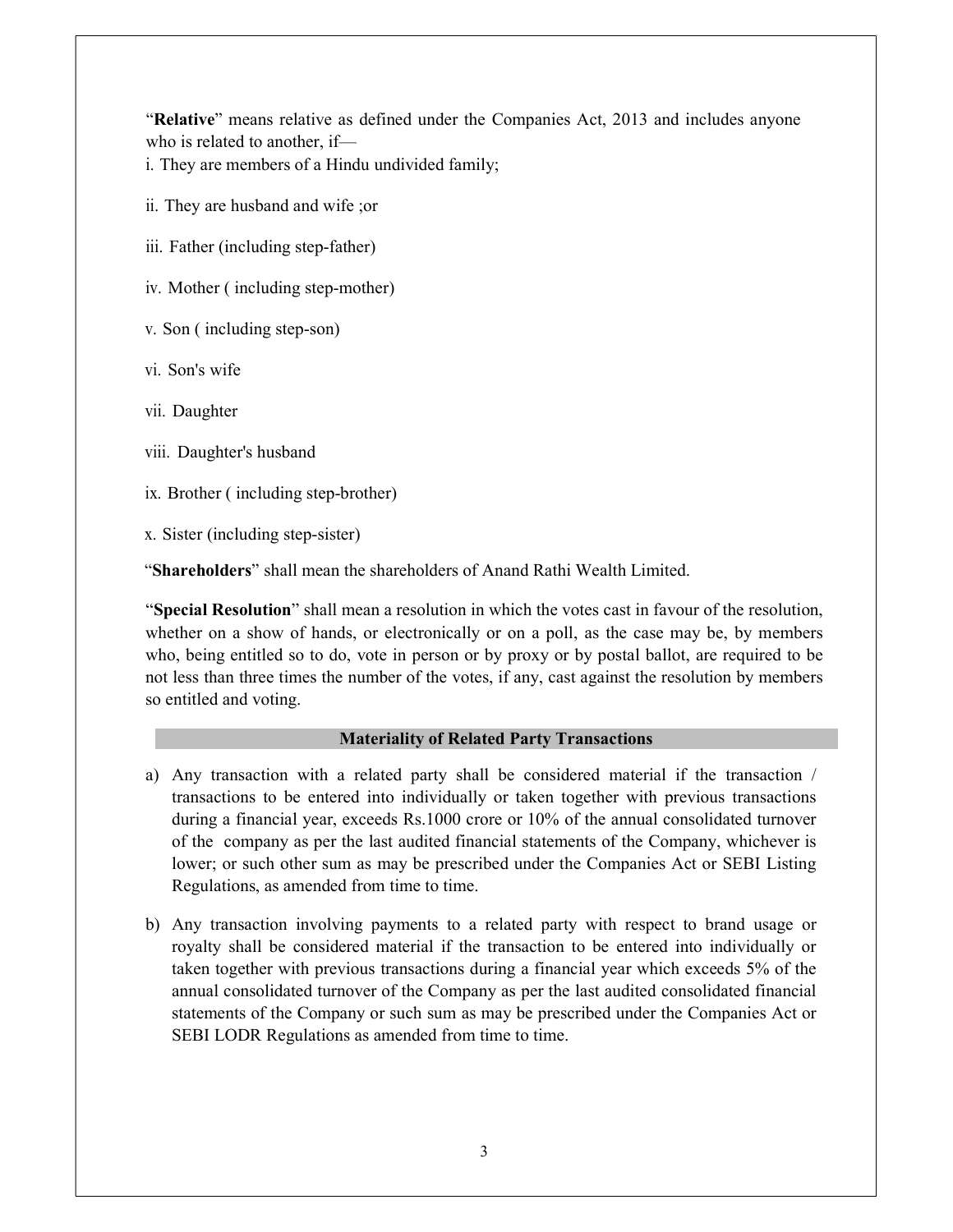#### Dealing with Related Party Transactions

### a) Identification of Related Party Transactions-

It shall be the responsibility of the Directors and Key Managerial Personnel to provide to the Company, notice of their interest in any transaction proposed to be entered into by the Company, in which they are directly or indirectly interested and abstain from voting in the meeting of the Board and as the case may be at the meeting of the Shareholders in which the transaction is proposed to be approved.

#### b) Audit Committee Approval-

All Related Party Transactions, irrespective of whether they are material or not, shall be entered into only after the prior approval of the Audit Committee is obtained. Also, all subsequent material modifications of related party transactions shall require prior approval of the Audit Committee of the Company. Provided that only those members of the audit committee, who are independent directors, shall approve related party transactions.

#### Provided further that:

(a) a related party transaction to which the subsidiary of the Company is a party but the Company is not a party, shall require prior approval of the audit committee of the Company, if the value of such transaction whether entered into individually or taken together with previous transactions during a financial year exceeds 10% of the annual consolidated turnover, as per the last audited financial statements of the Company;

(b) with effect from April 1, 2023, a related party transaction to which the subsidiary of the Company is a party but the Company is not a party, shall require prior approval of the audit committee of the Company, if the value of such transaction whether entered into individually or taken together with previous transactions during a financial year, exceeds 10% of the annual standalone turnover, as per the last audited financial statements of the subsidiary.

In case any member of the Committee is interested in the transaction proposed for approval, the interested member shall abstain from voting and only the dis-interested members shall vote on the resolution.

For the purpose of the approval, the Company shall provide the Audit Committee with the following details in order to enable it to take a learned decision:-

- 1. The name of the related party and nature of relationship.
- 2. The nature, duration and particulars of the contract or arrangement in case the same have been finalised.
- 3. The material terms of the contract or arrangement including value, if any. If the same are not arrived at as on date of tabling of the transaction, the estimated/projected values.
- 4. Any other data, depending on the transaction, which would be relevant or important for the Committee to take a decision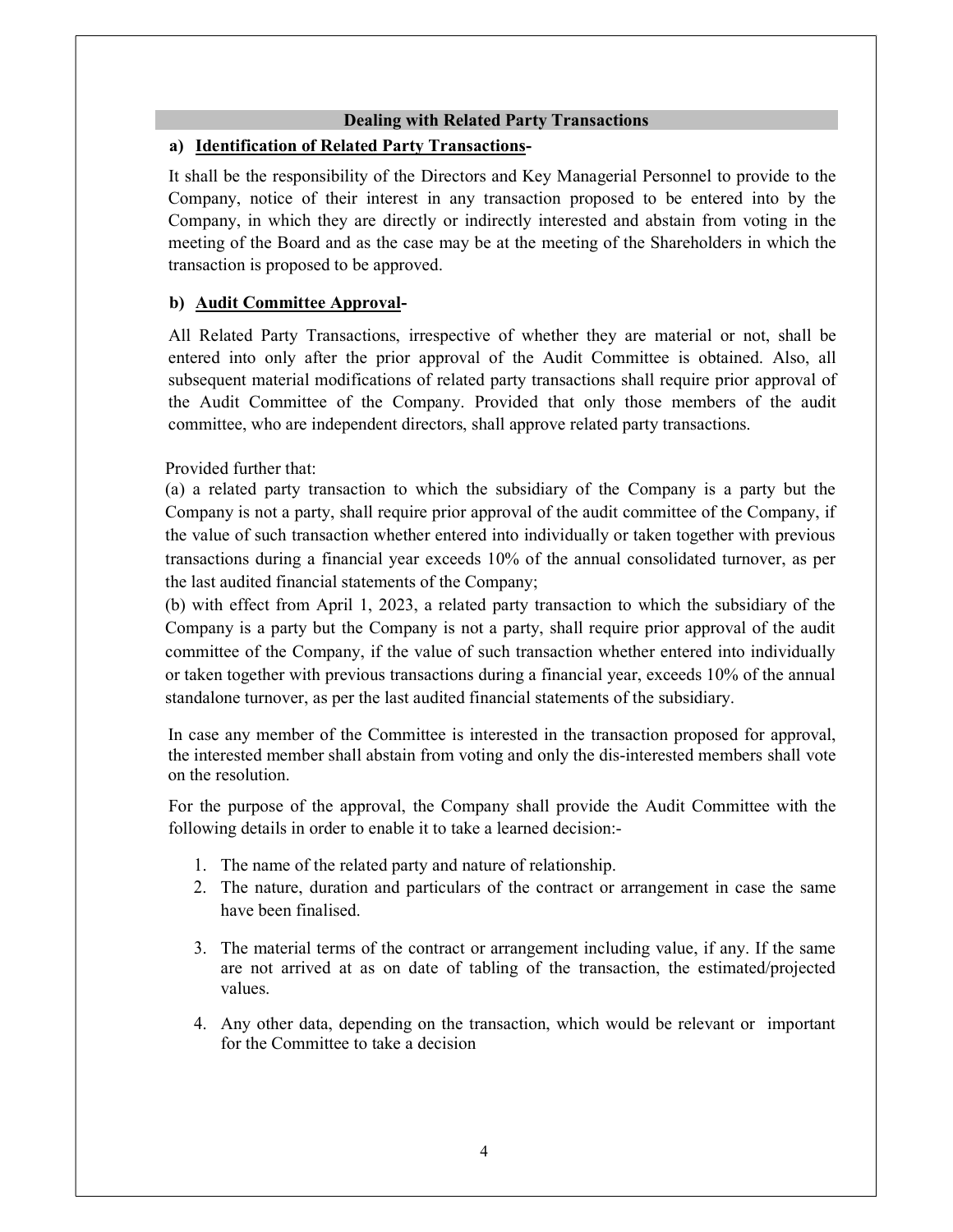Omnibus approval by Audit Committee:-

The Audit Committee may grant omnibus approval for Related Party Transactions proposed to be entered into by the company subject to the following conditions:

- a. The Audit Committee shall lay down the criteria for granting the omnibus approval in line with this policy and such approval shall be applicable in respect of transactions which are repetitive in nature.
- b. The Audit Committee shall satisfy itself the need for such omnibus approval and that such approval is in the interest of the company;
- c. Such omnibus approval shall specify
	- (i) the name/s of the related party, nature of transaction, period of transaction, maximum amount of transaction that can be entered into,
	- (ii) the indicative base price / current contracted price and the formula for variation in the price if any; and
	- (iii) such other conditions as the Audit Committee may deem fit

Provided that where the need for Related Party Transaction cannot be foreseen and aforesaid details are not available, Audit Committee may grant omnibus approval for such transactions subject to their value not exceeding Rs.1 crore per transaction.

- d. Audit Committee shall review, at least on a quarterly basis, the details of RPTs entered into by the company pursuant to each of the omnibus approval given.
- e. Such omnibus approvals shall be valid for a period not exceeding one year and shall require fresh approvals after the expiry of one year.
- f. In case any transaction involving any amount not exceeding Rs.1,00,00,000/- (Rupees One Crore) is entered into by a Director or Officer of the Company without obtaining the approval of the Audit Committee such transactions can be ratified by the Audit Committee within three months from the date of the transaction, and if it is not ratified, then such transaction shall be voidable at the option of the Audit Committee and if such transaction is with the related party to any Director or is authorised by any other Director, the Director concerned shall indemnify the Company against any loss incurred by it.
- g. In case of transaction, other than transactions referred to in Section 188 of the Companies Act and where Audit Committee does not approve the transaction, it shall make its recommendations to the Board.

#### c) Approval of the Board-

The following Related Party Transactions shall be subject to prior approval of Board of Directors:

a) As per Section 188 of the Companies Act 2013, all transactions specified under the said Section, which are not in the ordinary course of business and / or not on arm's length basis.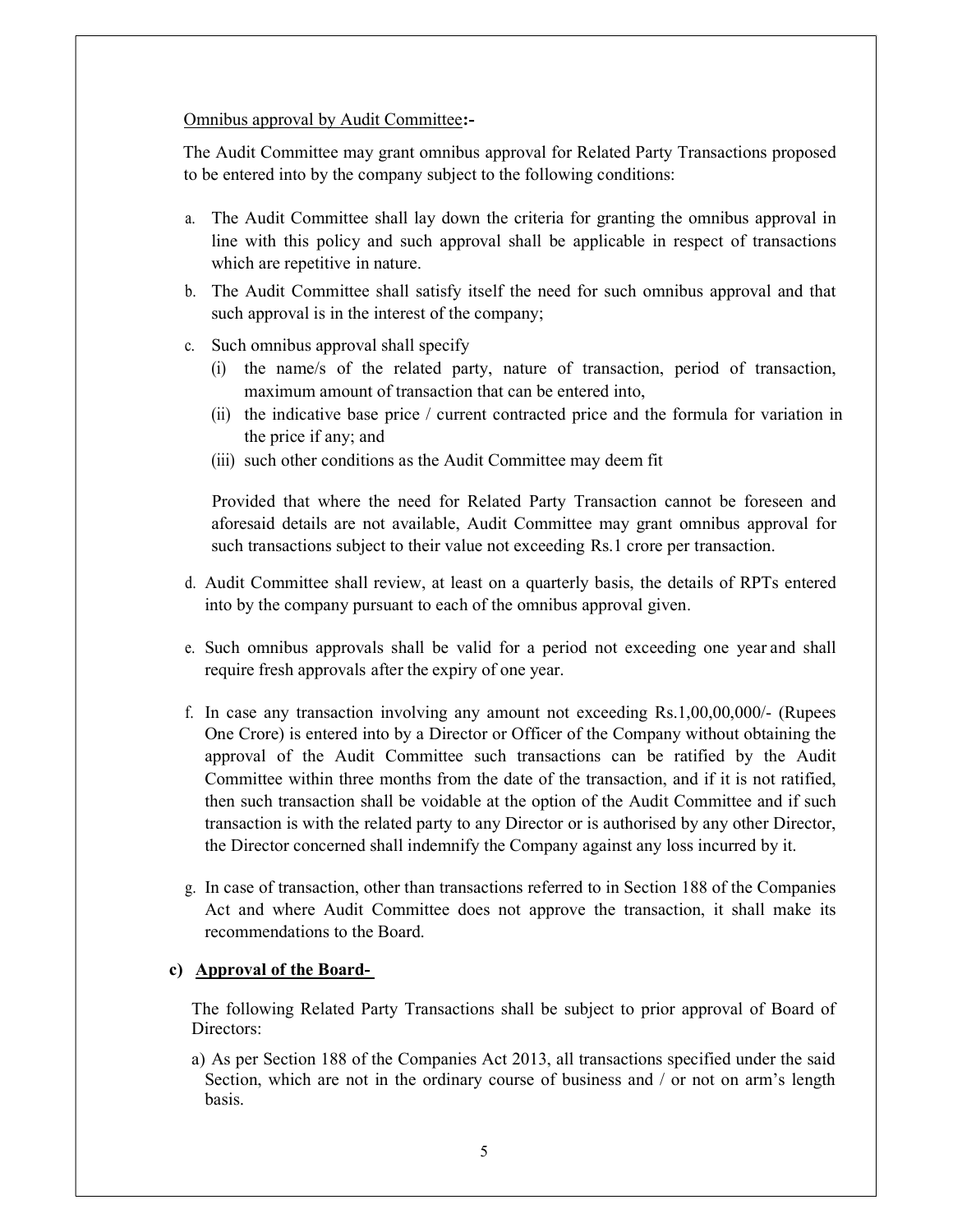- b) Transactions which are not approved by the Audit Committee or in the opinion of the Audit Committee need special consideration / determination by the Board.
- c) Transactions meeting the materiality threshold laid down in this Policy which is intended to be placed before the Shareholders for approval.

#### d) Approval of the Shareholders-

All Material Related Party Transactions and subsequent material modifications as defined by the Audit Committee, except those entered into by ARWL with its wholly owned subsidiaries, shall be entered into only after the prior approval Shareholders of the Company in which all entities falling under the definition of related parties shall abstain from voting irrespective of whether the entity is a party to the particular transaction or not.

Further, all Related Party Transactions, which are not in the Ordinary Course of Business or not executed at an arm's length basis, exceeding the threshold limits as may be prescribed under the Companies Act 2013 and the Rules made thereunder, shall also require the approval of shareholders.

In order to assist the shareholders to take an informed decision, the notice calling for the general meeting shall have the following details in the explanatory statement annexed to the resolution:

- 1. The name of the related party and nature of relationship.
- 2. The nature, duration and particulars of the contract or arrangement in case the same have been finalised.
- 3. The material terms of the contract or arrangement including value, if any. If the same are not arrived at as on date of tabling of the transaction, the estimated/ projected values.
- 4. Any other data, depending on the transaction, which would be relevant or important for the members to take a decision.

Provided that the above requirements shall not be applicable for:

- a) transactions entered into by ARWL with its wholly owned subsidiaries whose accounts are consolidated with ARWL and placed before the shareholders at the general meeting for approval;
- b) transactions entered into between two wholly-owned subsidiaries of the Company, whose accounts are consolidated with the Company and placed before the shareholders at the general meeting for approval.

#### Review of Related Party Transactions

All the Related Party Transactions shall be reviewed on a periodic basis by the Audit Committee and the Company shall provide the details of all such transactions to the Committee at its meeting at least once every quarter.